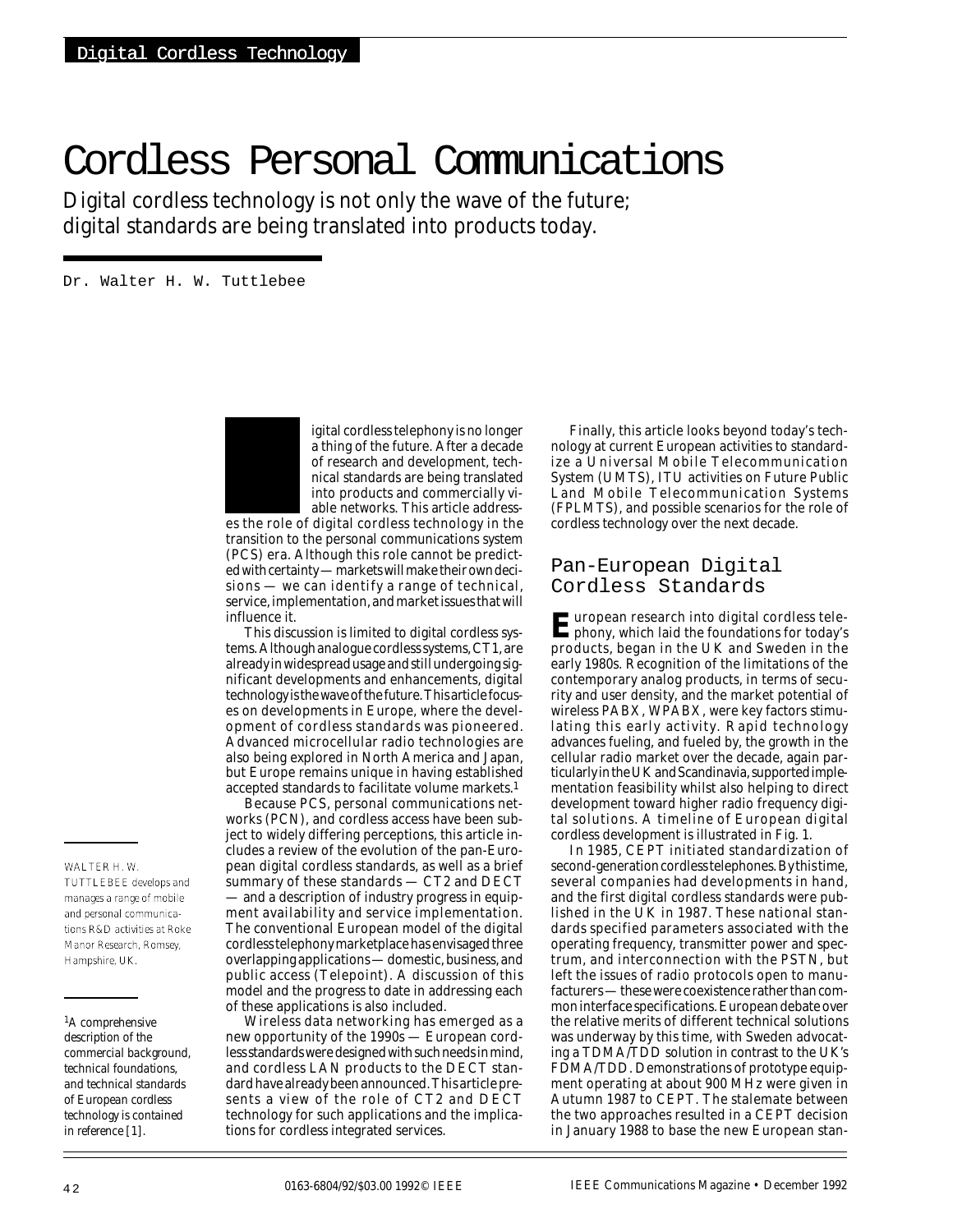

### ■ Figure 1. *Cordless timeline diagram.*

dard upon a TDMA/TDD/MC (Time-Division Multiple Access/Time Division Duplex/Multiple Carrier) approach operating just below 2 GHz, henceforth to be known as the Digital European Cordless Telephony (DECT). "Telecommunications" replaced "Telephony" in 1989, an acknowledgement that DECT should support data as well as voice communications.

With the formation in 1988 of the European Telecommunications Standards Institute (ETSI), responsibility for DECT standardization transferred to the ETSI RES 3 (Radio Equipment and Systems) subcommittee. Several working groups and a full-time project team were established, with the full technical details of the DECT standard completed on schedule by mid-1991. This was followed by a public inquiry phase during the latter half of 1991 and formal approval of the specifications by the ETSI Technical Assembly in March 1992. Following the normal voting procedures, DECT became a European Telecommunication Standard, ETS 300- 175, in August 1992. DECT has a guaranteed pan-European frequency allocation, supported by ETSI member administrations and enforced by European Commission Directive 91/287.

In the late 1980s, manufacturers that recognized the potential importance of pan-European standards from ETSI chose to support DECT standardization while completing their existing developments, seeing these as near-market products by comparison. This led to the parallel developments of CT2 in the UK and of CT3 (also known as DCT900 or BCT900) in Sweden.

Because the early UK standards were designed as coexistence standards, several proprietary products were developed. In 1989 the UK government issued four operator licenses to allow public-access cordless, generically known as Telepoint. As part of the license conditions, operators were required in due course to allow roaming between systems, thereby implying the need to adopt common radio protocols — a common air interface, or CAI. A CAI specification had been developed cooperatively by UK manufacturers during late 1988 and was published in May 1989 after a series of consultations with other European PTTs and industry. With the emergence of the CT2 CAI standard, some manufacturers chose to abandon their prior developments and move straight to CAI equipment, while others chose to complete and market proprietary products such as Shaye Communications' Forum Phone and Ferranti's Zonephone.

Since the initial publication of the UK CAI standard, it has been adopted by ETSI and exists alongside DECT as a European standard, having received endorsement as I-ETS 300 131 in November 1991. It has also received widespread international support, for Telepoint applications in particular, as described below.2 The CT2 CAI MoU group, formed in 1990 played an important role in promoting the acceptance of a common Telepoint service and in providing the common network and inter-service agreements lacking in the CAI air interface standard. This group has developed into a truly international organization far beyond its European origins and is now known as the Association of International Telepoint Operators.

When Telepoint licenses were announced, the UK government also launched the concept of PCN. Some industry viewpoints on making personal communications accessible to the masses were that PCN should provide universal geographical coverage with two-way calling, be small, convenient and inexpensive. These concepts were not new — the idea of a convergence between cellular and cordless telephony for the mass market was already under investigation within the European Community-funded RACE program.3 This initiative served to accelerate the development time frame. Initial proposals for UK PCN envisaged the use of both cordless (CT2, DECT) and cellular (GSM) standards to provide such a capability, but the winners of network licenses eventually migrated towards a GSM-based standard, enhanced to operate at 1.8 GHz, now known as DCS1800.4The DECT standard has been specified to include a role as an access extension to GSM — thus, the possibility of using a cordless terminal to access PCN networks still exists in principle.

## Cordless Technology

In contrast to cellular radio, cordless standards<br>primarily offer an access technology rather than n contrast to cellular radio, cordless standards fully specified networks.<sup>5</sup> Cordless terminals generally transmit at lower power than cellular, necessitating the use of microcells with a range of 100 meters or so, compared to cell sizes of tens of kilometers for cellphones. In high-density offices, much smaller cells, picocells, may be used, with the systems operating in an interference-limited rather than range-limited mode — in such a scenario traffic densities significantly higher than those available from cellular standards may be achieved, on the order of 10,000 Erlangs/sq km. The CT2 and DECT *2In Sweden, Ericsson continued development of their CT3 system but failed to secure ETSI endorsement. Attempts to secure its acceptance as a standard for the Canadian market were unsuccessful.*

*3Early work in the mid-1980s in the EC RACE program led to the concept of a Universal Mobile Telecommunications System — UMTS. The initial RACE program in this area was completed in June 1992. Having laid a foundation, this work is now undergoing further development in several other collaborative research programs under RACE 2, the second phase of RACE.*

*4Further details on DCS 1800 are given in the article by Robin Potter of Mercury Personal Communications elsewhere in this issue.*

*5The DECT standard offers a proposed network architecture in addition to the air interface physical specification and protocols, but without specifying all of the necessary procedures and facilities.*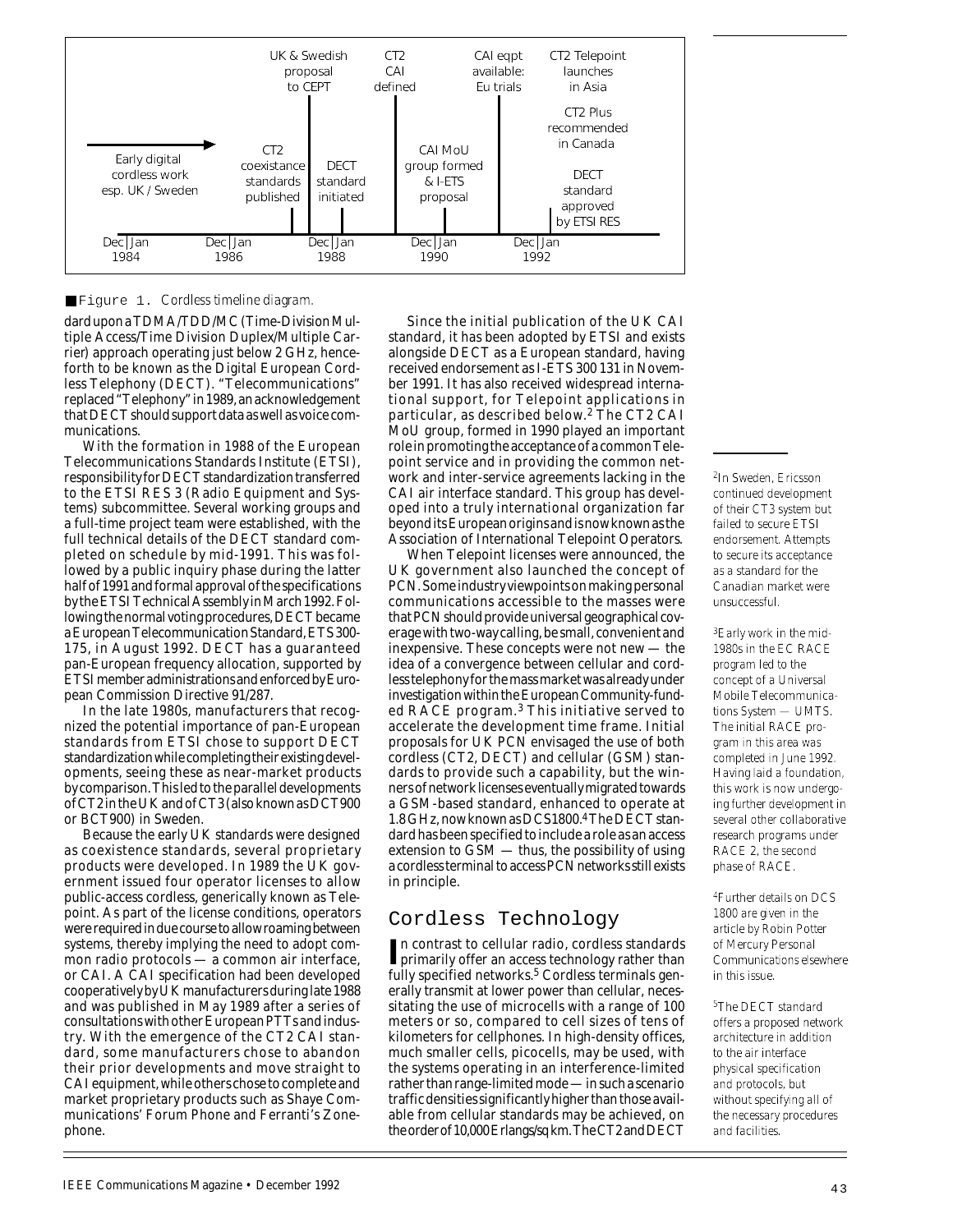**D***ECT's use of multiple timeslots dictates a higher transmission data rate than for CT2, and thus a wider transmitted bandwidth and associated carrier spacing.* 

| <b>PARAMETERS</b>                                           | CT2 CAI                                                                        | <b>DECT</b> |
|-------------------------------------------------------------|--------------------------------------------------------------------------------|-------------|
| Operating Frequency                                         | 864.1-868.1 MHz (Europe)                                                       | 5 mW        |
| Radio Carrier Spacing                                       | 100 kHz                                                                        |             |
| Transmitted Data Rate                                       | $72$ kb/s                                                                      |             |
| Channel Assignment Method                                   | DCA                                                                            |             |
| Speech Data Rate                                            | $32$ kb/s                                                                      |             |
| Speech Coding Technique                                     | ADPCM G.721                                                                    |             |
| Control Channels                                            | In-call-embedded (traffic<br>channel used for initial call                     |             |
| In-call Control Channel Data<br>Rate                        | $set-up)$<br>MUX1.2 0.75 kb/s<br>(plus 0.25 kb/s CRC)<br>0R<br>MUX1.4 1.5 kb/s |             |
| Total Channel Data Rate                                     | (plus 0.5 kb/s CRC)                                                            |             |
| Duplexing Technique                                         | 33/34 kb/s                                                                     |             |
| Multiple Access-TDMA                                        | TDD                                                                            |             |
| Carrier Usage-FDMA/MC                                       | Single TDD timeslot                                                            |             |
| Bits per TDMA Timeslot<br>(speech/data+embedded<br>control) | 40 carriers<br>66/68 bits                                                      |             |
| Timeslot duration<br>(including guard time)                 | $1 \text{ }\mu\text{s}$                                                        |             |
| TDMA frame period                                           |                                                                                |             |
| Modulation Technique                                        | Not applicable                                                                 |             |
| Modulation Index                                            | Gaussian Filtered FSK                                                          |             |
| Peak Output Power                                           | $0.4$ to $0.7$                                                                 |             |
| Mean Output Power                                           | 10 mW                                                                          |             |

■ Table 1. *DECT and CT2 CAI standard parameters.* 

standards have many similarities and some important differences. Their principal radio characteristics are summarized in Table 1.

The dynamic channel assignment (DCA) technique employed in cordless systems automatically provides adaptive channel reuse, obviating the need for the expensive cell frequency planning normally associated with cellular radio systems. With DCA (free channel search) the handset and base station together self-select a suitable channel to support new traffic requirements, based upon radio channel availability measurements at both ends of the link. Such an approach indeed is essential for the high-density office WPABX environment and is increasingly being considered for wider PCS applications because it offers simpler system deployment. The use of DCA results in an interaction between different cordless links such that the performance of a cordless system must be derived from modeling or analyzing the system as a whole, rather than simply considering a link in isolation from its dynamically changing radio environment. Several such simulations for CT2 and DECT have been published [2-4].

Both standards use 32 kb/s ADPCM speech coding, low transmitter power, and time-division

duplexing, transmitting, and receiving on the same frequency channel. CT2 maps a single time-division duplexed telephone conversation onto a single frequency channel; DECT employs a more complex time-division multiple access, 24-timeslot scheme. Thus, a single DECT carrier can support multiple calls over a single RF transceiver. An important feature of the DECT frame structure is the ability to employ multiple timeslots to support higher data rate links — for example, ISDN services. Occupied DECT timeslots can change carrier frequency even within a single frame, providing added system flexibility. The differing frame structures are illustrated in Fig. 2a and 2b.

DECT's use of multiple timeslots dictates a higher transmission data rate than for CT2, and thus a wider transmitted bandwidth and associated carrier spacing. Current European specifications allow for 40 carriers spaced by 100 kHz and located in the 864.1-868.1 MHz band for CT2, and for 10 carriers spaced by 1.728 MHz and located in the 1880-1900 MHz band for DECT. A possible extension of the DECT band by a further 30 MHz has been discussed and may occur if demand materializes. The presence of existing allocations outside of Europe means that alternative frequency allocations will be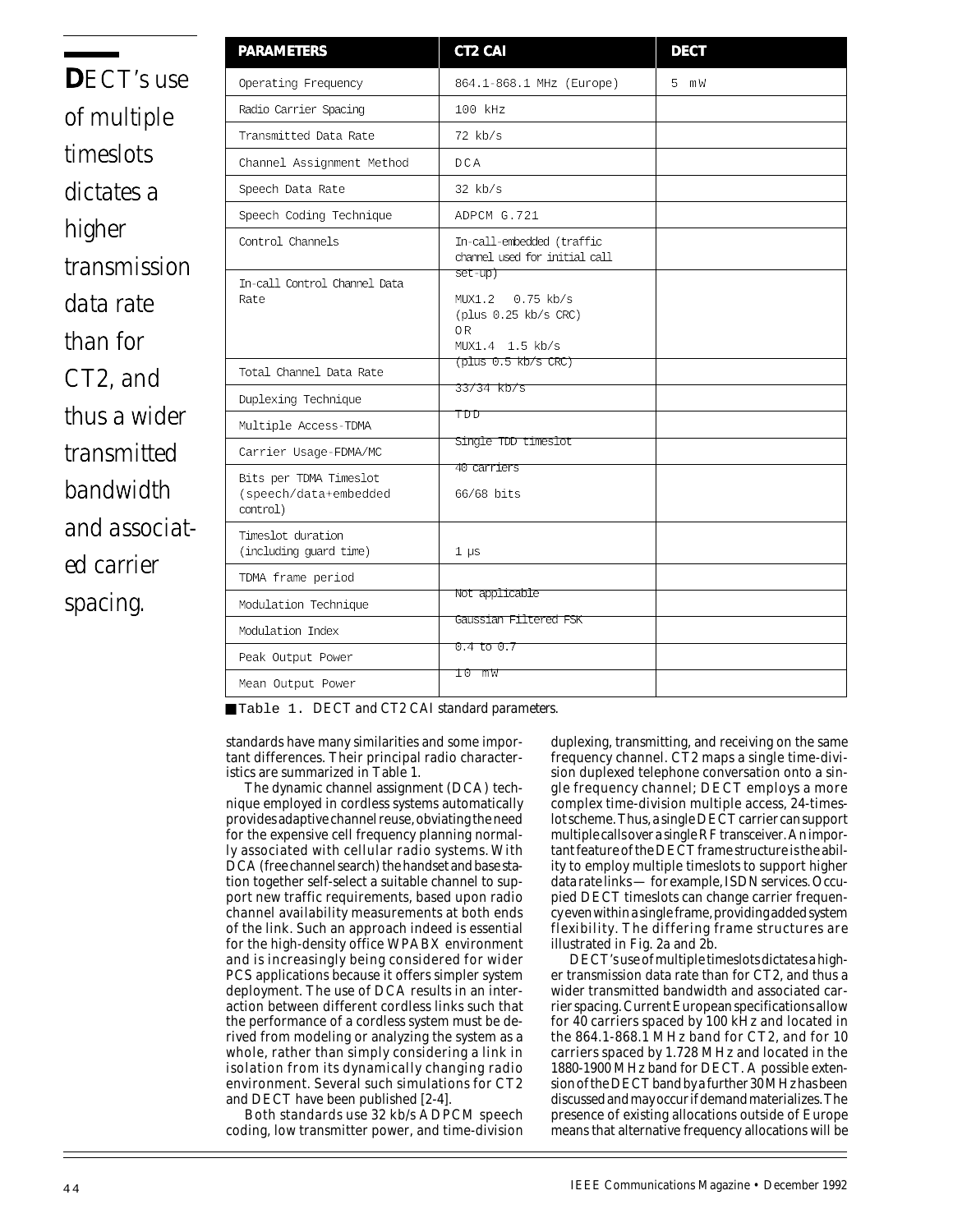used in some countries (such as Australia and Canada) for CT2, although still within the 800 to 900 MHz range. More detail on the operation of the DECT and CT2 systems is available in [1] and [5], as well as in the standards publications themselves, which are available from ETSI.

## Applications of Cordless Access

**P**erceptions of the anticipated digital cordless telephone market during the mid-1980s differed across Europe. The shortcomings of existing analog domestic telephones in terms of security, privacy, and user density were appreciated, and this was the initial driver in the UK. Elsewhere, the potential of cordless access to permit user roaming in business applications was the key driver. In addition, the opportunity to offer a public-access Telepoint service was quickly recognized — the technical implications of which, in terms of a common radio interface, have already been noted.

The possibility of using a single cordless telephone instrument in all three environments was seized upon as providing a significant additional user benefit that could enable each of these three markets to stimulate the growth of the others. Several manufacturers commissioned research into the anticipated market sizes and interdependences. Results from one such study are shown in Figure 3, which displays a forecast for the application share for CT2 some five years after product launch. Such a figure displays a static snapshot in time — clearly the domestic, Telepoint, and business markets will not grow at the same rate and indeed each will be impacted by differing factors. Furthermore, the role of cordless technology for the local loop is an additional emerging "wildcard" market that was not envisaged at the time.

## The Domestic Application

A key factor affecting market penetration of any new product is price and, in particular, price relative to existing comparative products. Within the UK, existing analog cordless telephones built to a simpler technical specification than elsewhere in Europe have been sold. Therefore, the relative price competitiveness of the new digital products in the UK is poor compared with mainland Europe. For this reason, UK CT2 manufacturers have not yet significantly targeted the domestic market, concentrating instead initially upon the Telepoint and the business WPABX markets — domestic base stations are being sold, but primarily as part of a Telepoint package. Given the ability of the business market to bear the higher prices usually associated with the early stages of the product life cycle a similar approach would seem likely as DECT products become available. As product volumes increase and prices drop, the new digital cordless phones will become increasingly competitive for domestic applications, given also the additional attraction of Telepoint usage as the service becomes better understood.

## Telepoint

Although it is a European concept, the initial success of Telepoint has been in Asia, where early systems have taken off remarkably, in spite of the ab-







sence of the complementary domestic and WPABX products. Singapore Telecom launched its commercial Telepoint network to the CT2 CAI standard in January 1992. A total of 1500 handsets were sold on the first day and some 10,000 subscribers, two thirds of the operator's first year forecast, were added to the network within the first month of opera-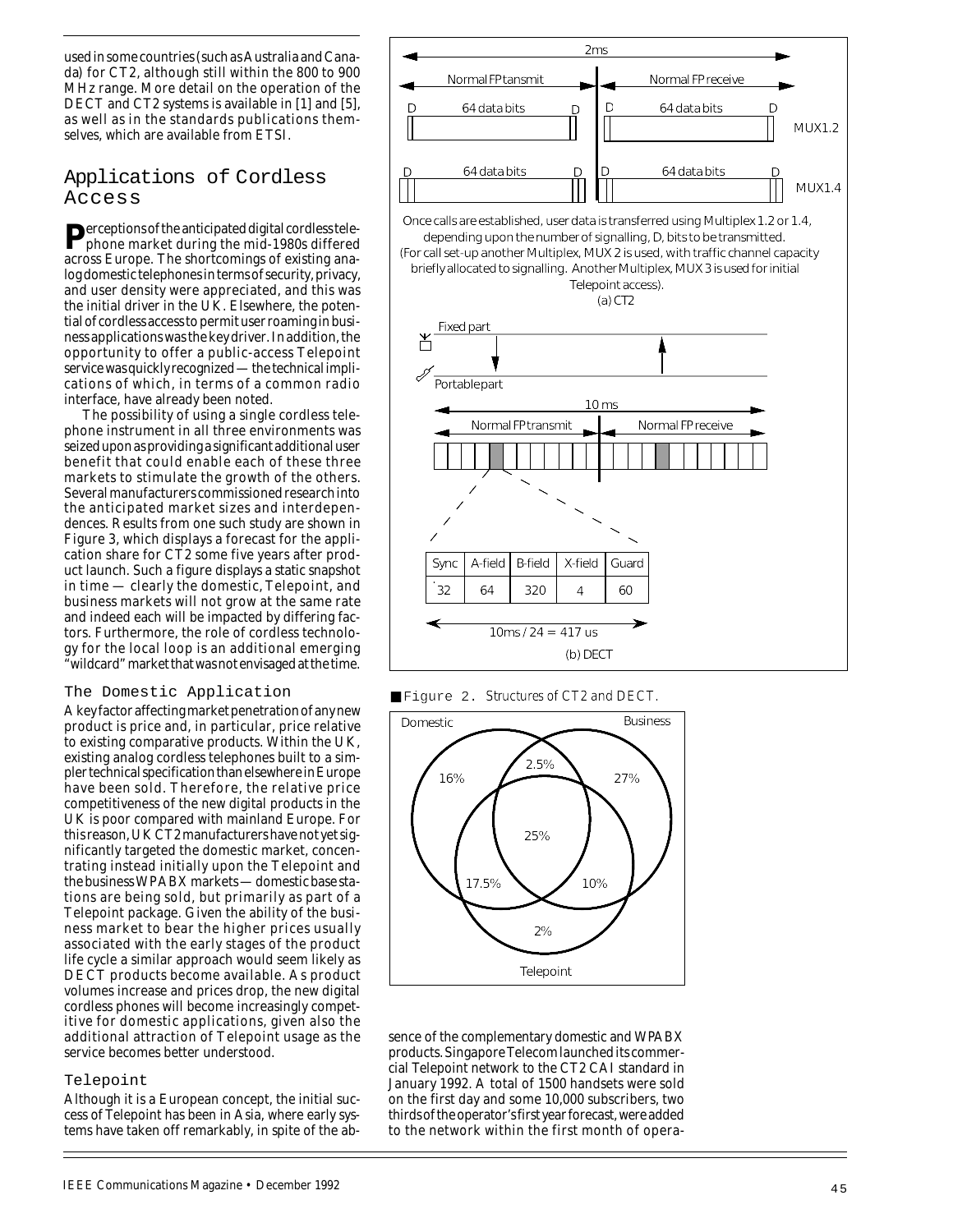| Country     | <b>System Name</b> | <b>Status</b>                                                                  | <b>Characteristics</b>                                                                                                                                                                                 | Operator                                                                  |
|-------------|--------------------|--------------------------------------------------------------------------------|--------------------------------------------------------------------------------------------------------------------------------------------------------------------------------------------------------|---------------------------------------------------------------------------|
| France      | "Bibop"            | Strasbourg Trial<br>Commercial Service<br>expected in Paris,<br>September '92. | Trial provided full coverage with 300 base<br>stations and 3000 handsets with two-<br>way calling.                                                                                                     | France Telecom                                                            |
| Germany     | "Birdie"           | Mimich Trial<br>Commercial Service<br>decision expected<br>October 1992.       | Approximately 3000 trial users,<br>trial extended to Kehl, near Strasbourg,<br>to allow international roaming with the<br>BiBop system.                                                                | DBP Telekom<br>(possible second<br>operator)                              |
| Netherlands | "Greenpoint"       | Commercial service<br>began May 1992.                                          | National coverage including 350 basesta-<br>tions in Amsterdam, plus coverage of sta-<br>tions, airport, post offices, etc.<br>(2000 base stations planned);<br>handsets with built-in pagers planned. | <b>PTT</b><br>Netherlands<br>(possible second<br>operator<br>"Bluepoint") |
| Finland     | "Pointer"          | Helsinki Trial<br>Began June 1992;<br>commercial Service<br>expected Autumn    | Cheaper than payphone charges;<br>coverage of Helsinki and other major<br>cities and transportation routes (500<br>stations at launch, expanding<br>base.                                              | Telecom<br>Finland                                                        |
| UK          | "Rabbit"           | 1992.<br>Commercial Service<br>began May 1992.                                 | to 2000).<br>National coverage, with 12,000 base sta-<br>tions expected by December 1992;                                                                                                              | Hutchison                                                                 |
| Hong Kong   |                    | Commercial Service<br>began March 1992.                                        | paging and voice mail options.<br>Full coverage, use with paging 33,000<br>subscribers by June 1992.                                                                                                   | Two operators:<br>Hutchison and<br>Chevalier                              |
| Singapore   | "Callzone"         | Commercial Service                                                             | Full coverage, (2300 basestations at                                                                                                                                                                   | Singapore Telecom                                                         |

■ Table 2. *Status of CT2 CAI Telepoint networks [7, 8]*.

tion. In Hong Kong, where a full coverage system combined with paging has been installed, the system rapidly sold out, with 20,000 subscribers within the first month. In both cases the systems have used the CT2 CAI standard with readily available equipment. Recent market forecasts suggest some 2.3 million Telepoint subscribers in the Asia-Pacific marketplace over the next decade [6]. Like the initial UK networks, these early Asian ones support only outgoing calls from the Telepoint user — however, the high penetration of pagers in these countries perhaps reduces the perceived importance of this initial limitation. Elsewhere in Asia, Thailand launched its CT2 Telepoint system in February 1992. Malaysia has adopted CT2, and the People's Republic of China plans to implement a system in Shenzhen, Guangdong province, during 1992.

Such success contrasts with the earlier UK experience during 1989-1990 in which three commercial Telepoint systems were launched based upon proprietary (non-CAI) CT2 standard equipment. These three competing networks failed to attract a significant user base and all subsequently closed down. The demise of these initial networks has been attributed to the lack of a common standard, limited supplies of handsets and base stations, and high equipment prices and service charges. The lack of any significant incentive to develop the complementary domestic and WPABX markets, which was partly due to the lack of available product, has also been cited as a contributory factor — although this may be questioned in the light of the experiences in Asia.

A fourth UK network operator licensed at the same time as the other three, Hutchison Telecom,

chose to await the ready availability of standardized CT2 CAI equipment. Hutchison launched its network in mid-1992, initially supporting only outgoing calls but offering paging and messaging facilities as standard options. This followed a prolonged trial with 1000 users and 2000 base stations located across the UK. The purpose of the trial was to test and validate the network infrastructure and software and, equally importantly, to establish end-user feedback. The orientation of the Hutchison system is unashamedly consumer/market led, with the nontechnical brand name Rabbit in contrast to the technically derived names of the earlier systems. Hutchison believes that the careful planning and willingness to wait for the necessary factors to stabilize (standards and equipment availability) prior to launching its system will pay off.

Hutchison's first commercial service was launched in the Greater Manchester area in May 1992 and provided full coverage in the city center area. The launch was followed by a rapid rollout across the north of England during the summer. National coverage was in place by autumn, and 12,000 base stations are scheduled to be in place by the end of the year. Initial reports at the time of this writing indicate that sales in the Manchester area exceeded expectations.

Elsewhere in Europe, other CT2 CAI Telepoint networks either have been in trials, are being commercially implemented, or are planned (Table 2). Some 14 countries have now signed the European Telepoint Operators Memorandum of Understanding, and three additional signatories are expected shortly. In France, user interest was such that the size of the Strasbourg "Bibop" trial was increased from a planned 2000 to 3000 handsets. Base sta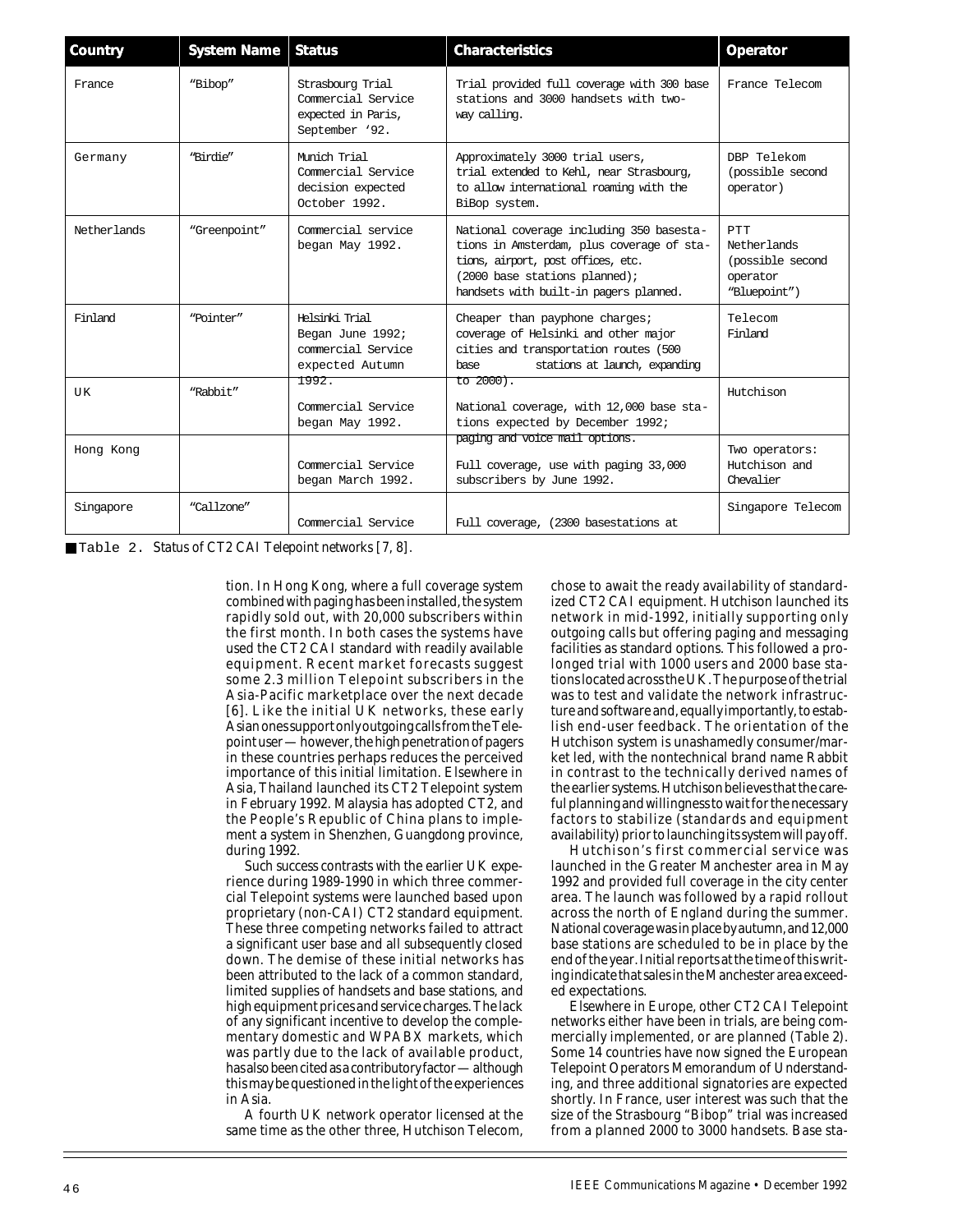tions have also been deployed in Kehl, just across the German border, in order to investigate the potential of cross-border roaming.

Commercial operation in France with 1500 base stations covering the center of Paris is expected as of this writing by September 1992. A further 4000 base stations are planned to extend coverage to the Ile-de-France area, a 30 to 50 kilometer radius around Paris that contains 25 percent of France's population. Two-way calling was seen from an early stage as important in France, so an automatic local log-on capability has been built into the French trial network. Such capabilities are likely to be adopted more widely across Europe, along with intersystem roaming, in the coming years.

In North America, the Radio Advisory Board of Canada recommended adoption of a CT2 based Telepoint system, $6$  a decision endorsed by the Canadian government in May 1992. Operating licenses are expected to be awarded in late 1992 or early 1993. In the USA, although the demand for cordless access is high, the proliferation of technical innovations for implementing personal communication services, fostered by a very competitive standards environment, makes any kind of prediction about the likely role for CT2 Telepoint difficult. Having said this, trial CT2 Telepoint systems are operational under experimental FCC licenses. In South America, Brazil has adopted the CT2 CAI standard with a slight shift in frequency band. Other countries showing interest in CT2 Telepoint include several other European and Asian countries, as well as South Africa, New Zealand, Australia, and Indonesia.

Although CT2 is the first available Telepoint standard, DECT has also been specified to support public access. In reality, and given development and implementation time frames seen for CT2 in recent years, it is too early to say what relative roles CT2 and DECT will eventually find for public cordless access. CT2 proponents would argue that by the time DECT equipment becomes available, CT2 will be firmly established in Telepoint. This, however, makes certain assumptions for development time frames of DECT equipment and does not consider interactions between the different application markets — domestic, public, and business — or cultural and geographical preferences. The relative roles of DECT and CT2 products in the emerging business WPABX market may also have an impact upon this, as will relative product pricing.

#### Wireless PABXs

The potential business applications of cordless telephones were one of the early drivers for the development of the technology. While early European cordless products focussed upon Telepoint, the past year has seen significant progress in the WPABX arena with, notably, the launch of systems from GPT, Northern Telecom, and others. Forecasts for the cordless business market continue to predict considerable potential for such CT2 based systems, as well as for DECT systems when these become available (Fig. 4).

Cordless access in the PABX environment offers two key sets of benefits. First, it enables users to retain the wide range of conventional PABX features while physically roaming across a business site — factory, office complex, campus, and so on — or even across a multisite private corporate network. Second, it offers



the potential for deploying full PABX functionality but without much of the expense, delay, and inconvenience of wiring up new premises. Opportunities for such new applications exist in situations in which temporary deployment of wired PABX functionality previously might not have been justified. Many of the associated problems arising from office relocation — rewiring, staff being inaccessible, and so forth — are avoided.

In addition to cordless access points, base stations, or cordless concentrators, a WPABX must be enhanced with mobility management intelligence that enables it to locate users and route incoming calls to the appropriate cordless base station/concentrator, thereby facilitating both incoming and outgoing calls for the user. Authentication/identification and billing/accounting functions are also required. ISDN as well as the voice capabilities supported by the PABX can also be supported by WPABX systems.

As a user arrives at aWPABX-provided site and wishes to operate his cordless telephone he first needs to register his presence on the system. This is done by switching on his handset, which causes the telephone to access the system and communicate its identity. Thereafter, the WPABX periodically polls or tracks its location — the radio coverage microcell in which it is located — to route incoming calls. DECT supports a powerful paging capability within its protocols, capable of accessing up to 6000 subscribers without needing to know in which cell they are currently located, thus reducing its location registration requirements. The provision of PABX-localized intelligence and intersite signaling to allow multisite roaming effectively introduces an almost IN type of capability into private networks, providing in effect a closed user group or private PCN. With increasing regulatory liberalization — for example, corporate private networks using spare capacity to carry third-party traffic — new commercial opportunities could emerge from such technological capabilities.

The need for in-call handover between cordless base stations in the business environment is not a universally agreed requirement. Some see incall handover as being essential, but others maintain that for a slow moving pedestrian, or even a static office environment, such a facility is an unnecessary luxury. Such views probably reflect different types of users and different market sectors and, as such, it is a feature that manufacturers can offer in response to market demand. In-call handover within a radio cell and between cells is possible with both the CT2 and DECT standards. It has been demonstrated on current CT2-based products and will be standard with DECT.

WPABX implementation approaches adopted by different manufacturers have been described

*6Strictly, CT2Plus, an enhanced version of the CAI standard.*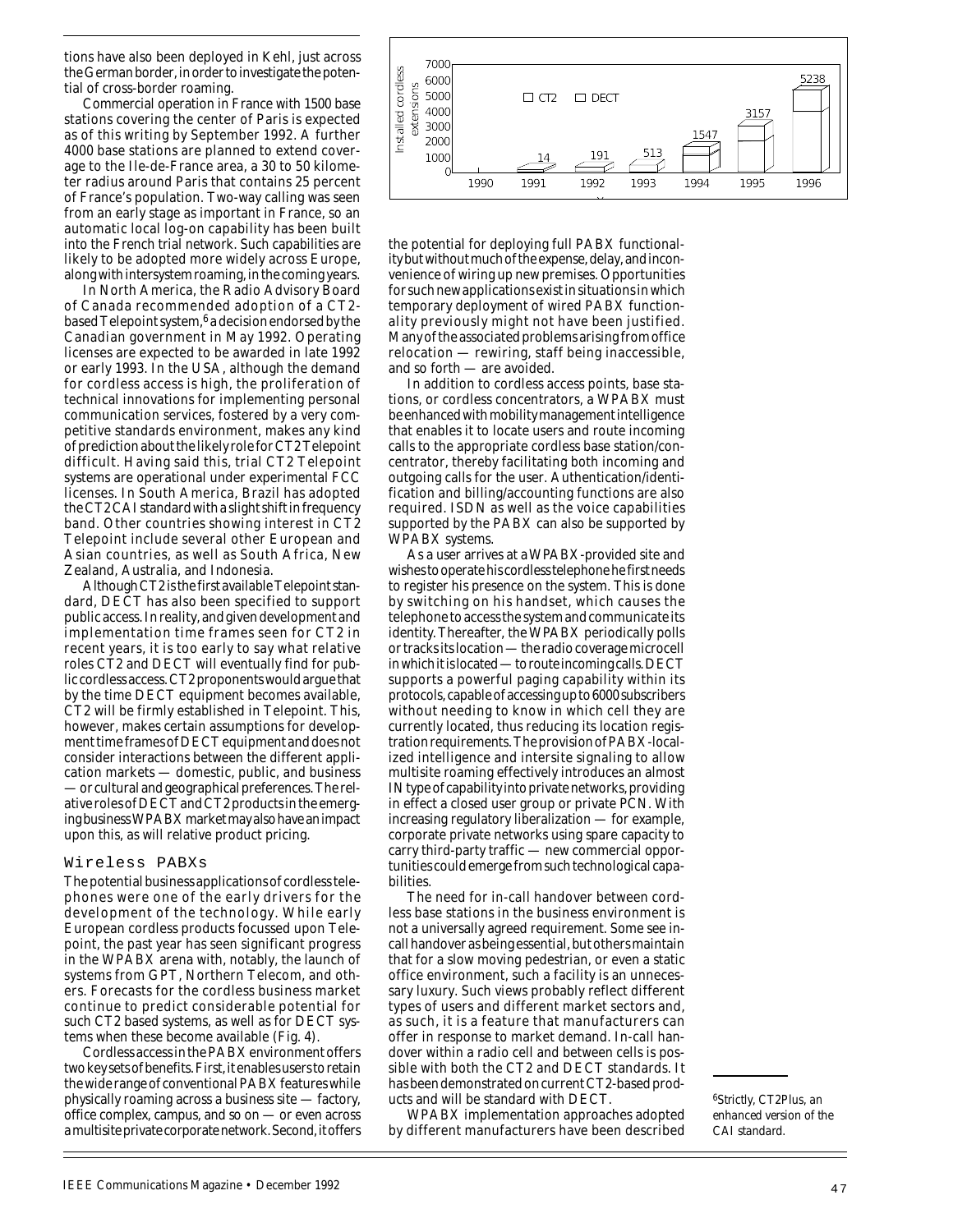in several references. Early CT3 systems developed by Ericsson [1] have been deployed and it is anticipated that their DECT systems will build upon this architecture [10]. The first systems being sold to a European standard are the CT2-based systems developed by GPT and Northern Telecom, which were demonstrated at Telecom 91 in Geneva and launched during 1992 (Fig. 5). The GPT products offer a cordless capability enhancement to their installed base of PABX customers, as well as to any other PABX with standard DPNSS signalling [9]. Such an enhancement capability is clearly important, because users with existing PABX facilities would prefer, if possible, to enhance existing equipment rather than have to bear the costs of early PABX replacement in order to secure the benefits of cordless access.

Beyond product development, both installation and maintenance support will be key for success in the WPABX market. Corporate telecommunications managers and PABX users generally have minimal awareness of the issues associated with radio propagation and coverage. They simply want 100 percent reliable, high-speech-quality telephone calls. For this reason, manufacturers are focusing on the development and provision of deployment and diagnostic guidelines and tools to facilitate the easy yet reliable installation of these three-dimensional microcellular systems.

#### Radio Drop

Since the initial conception of the "three-markets" model for cordless phones in the 1980s, technical, regulatory, and political developments have served to encourage a fourth potential market: wireless local loops or radio drops.

Traditionally, telecommunication services have been provided by wire from an exchange to the user's premises. The rapid advances in cellular radio, with the improved quality and reliability offered by the new digital standards, offer for the first time a cost-effective alternative to fixed wire interconnect. Falling equipment costs are becoming comparable with the costs of physically deploying and maintaining wire connections between the local drop point and user premises. However, this is not the only factor, because in many situations the wired connections already exist as a "sunk cost."

Another key factor encouraging radio drop has been the increasing liberalization of telecommunications monopolies in Europe, an EC policy associated with the development of the Single Market. This has resulted or is expected to result in changes to the regulatory framework to allow an increasing number of such applications.

The political changes in Eastern Europe have also given rise to a rapid proliferation of cellular systems for fixed and mobile telecommunications systems, given the poor state of the basic telecommunications infrastructure in many of these countries. In eastern Germany in particular, radio drop has been implemented rapidly since reunification. This demonstrates the potential of radio to supplant or augment traditionally wired applications.

The technical suitability of cordless technology for radio drop has been questioned by many, due to the low transmission powers  $(-10mW$  mean) and ranges (of order 50 to 500 meters or more depending on environment and antenna gain). Although it lacks the range and building penetration of higher power cellular or perhaps even DCS1800, the potential still exists to provide reasonable coverage using directional antennas and external rooftop stations wired to a normal telephone socket inside a house. Further, the costs of cordless technology are low compared with other options and the application is being vigorously promoted by some manufacturers [10].

## Product Development and Availability

**A** spreviously noted, the first CT2 equipment available on the open market was built to proprietary non-CAI standards. Although these products failed to achieve large production volumes, the experience gained from these developments was valuable in the subsequent development of CAI products. The first CAI equipment to become generally available emerged from the two UK companies GPT and Orbitel, both of which supplied equipment for the early European Telepoint trial networks. GPT has also supplied production quantities of both base stations and handsets for the now commercially operational networks and was the first company to demonstrate its WPABX product offerings. Motorola is also emerging as a volume producer of CT2 Telepoint equipment and has announced an intention to cooperate with Northern Telecom to address the WPABX market. Several other companies have also indicated an intention to supply CT2 equipment, though some are still evaluating the development of the market before committing production capacity.

The summary of some of the actual and potential suppliers of CT2 and DECT equipment in Table 3 shows that several manufacturers are publicly supporting both DECT and CT2 developments.

Following the approval of the DECT standard by ETSI in 1992, product developments from a number of telecommunication manufacturers and chip suppliers are well advanced. Indeed, as with CT2, many of the manufacturers have been undertaking development work in parallel with the standards process. Although Ericsson has made much of claimed similarities between its proprietary CT3 (DCT900) system and DECT and is publicly targeting the DECT WPABX market with claims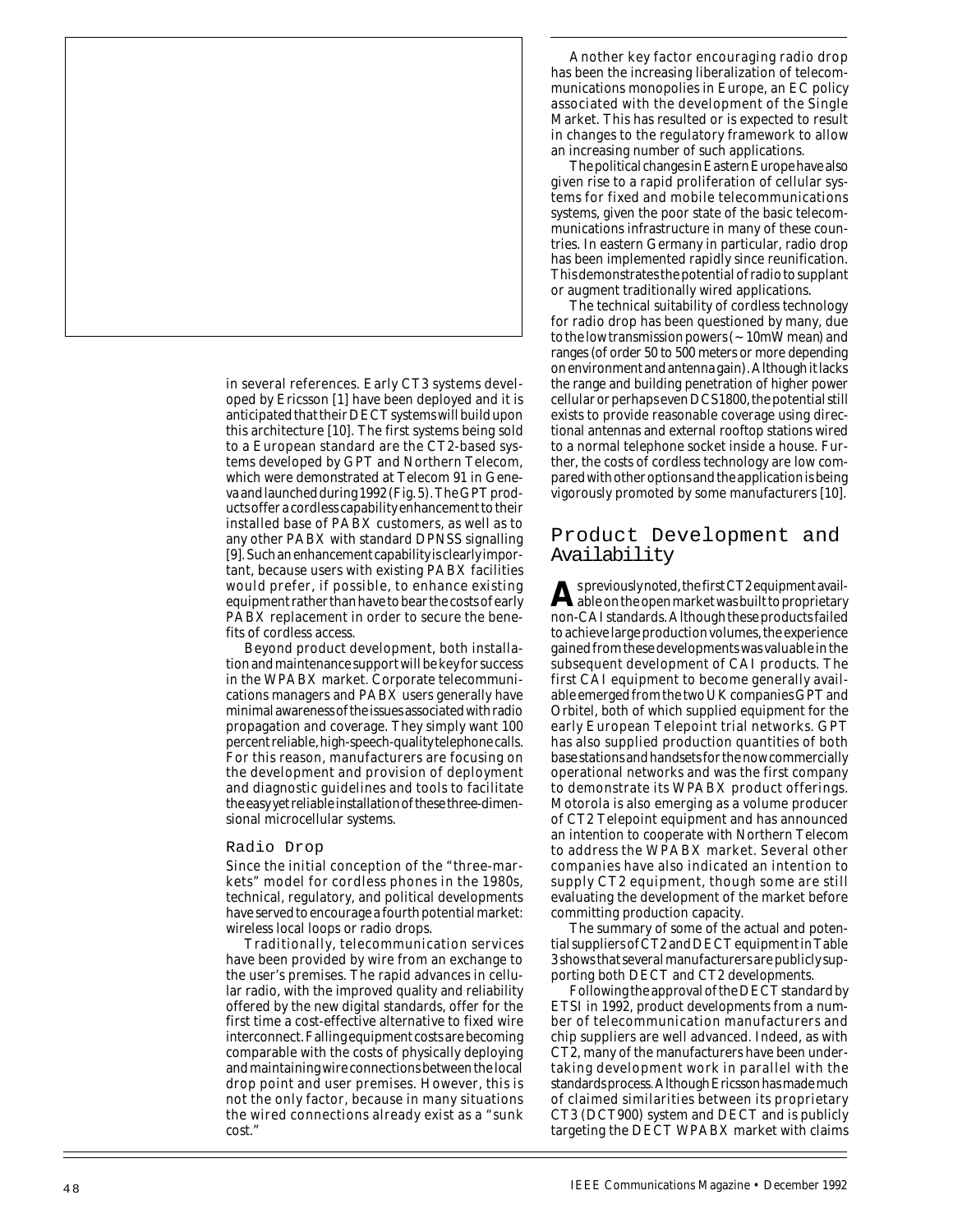| Supplier         | CT2 CAI        | <b>DECT</b> |
|------------------|----------------|-------------|
| Alcatel          |                |             |
| Ascom            |                | J           |
| Bosch            |                |             |
| Dassault         | ✓              |             |
| Ericsson         | (via Orbitel)  | ✓           |
| Fujitsu          | J              |             |
| GPT              | ✓              |             |
| Libera           |                |             |
| Matra            |                | ✓           |
| Mitel            |                |             |
| Motorola         |                |             |
| Northern Telecom |                |             |
| Olivetti         |                |             |
| Orbitel          |                |             |
| Panasonic        |                |             |
| Philips          |                |             |
| Samsung          | ✓              |             |
| Shaye            |                |             |
| Siemens          | $(via$ GPT $)$ |             |
| Sony             |                |             |

|                       | Table 3. DECT and CT2 CAI equipment |  |
|-----------------------|-------------------------------------|--|
| suppliers $[7, 11]$ . |                                     |  |

that it will be the first to market with such products, other manufacturers also clearly see this as a potentially important market. However, detailed timescale commitments for product availability from any manufacturer remain scarce at the time of this writing.

In addition to private DECT developments, various public validation systems based upon the emerging specification were constructed and used to provide technical input to ETSI during the past two years. These include the Italian Verification System and the UK DECT Testbed, which was constructed with the support of the UK government's LINK Personal Communications Programme. The latter system was constructed by a consortium of UK cordless manufacturers during 1990 and demonstrated to the ETSI RES 3 radio working group in spring 1991. Subsequent to this, the testbed equipments were used for a range of system performance trials in all likely DECT operating environments, both indoor and outdoor — such as shopping malls or along busy streets — with and without diversity. In addition, performance was measured using channel and interference simulators to gain performance data in a more controlled manner. Technical papers detailing trials and simulation results from this work were given to the standards committees. The construction of such validation systems has strengthened confidence in the DECT standard and helped to maintain the targeted timescales for standards development, as well as providing valuable experience

| Category       | <b>Typical</b><br>terminal<br>bit rate<br>(Mb/s) | System density<br>(Mb/ha+/Floor)<br>$(*ha=104m2)$ | Standardization<br>responsibility |
|----------------|--------------------------------------------------|---------------------------------------------------|-----------------------------------|
|                | 0.2                                              | $\leq 1$                                          | RES 8, 2                          |
| $\mathfrak{D}$ | 2                                                | $3 - 10$                                          | (DECT)<br>RES 3                   |
|                | 20                                               | $100 - 1000$                                      | RES 10 (HIPERLAN)                 |

■ Table 4. *ETSI cordless LAN categorization.*

for the participating manufacturers.

## Cordless Data Applications

**A** snoted earlier, cordless technology is not restrictless data market has become increasingly prominent in the past two years. As laptop computers have developed into first notebook and now palmtop computers, and as cordless and cellular technologies have dramatically advanced, the synergy of portable computing and radio communications has emerged as not only feasible but as a commercial imperative. In the U.S. the advent of the FCC Part 15 rules stimulated numerous spread spectrum approaches, while in Europe the need for standards prompted ETSI to establish an Ad Hoc group under RES to examine the matter during 1991. This led to the categorization of user capacity requirements (Table 4).

Because the DECT standard was specified for both voice and data applications, it was not surprising that ETSI confirmed a role for DECT to support medium-rate cordless LAN applications. The potential of spread spectrum systems has also been recognized and is now being examined within the ETSI RES 2 group. A new technical committee, ETSI RES 10, has been established to specify the High Performance European Radio LAN, or HIPER-LAN (which is similar to IEEE 802.11). Outside Europe, extension of the CT2 standard to support data has also been implicit in the definition of CT2Plus for Canada. Thus, it would be inappropriate to review cordless technology without considering this application of the technology.

#### Cordless Data with DECT

The protocol stack for DECT is based upon the OSI layered model, as are LANs. The correspondence between layers is illustrated in Fig 6. The protocol systems used by LANs have been laid down in the various IEEE 802 standards; for example, Ethernet is based upon CSMA/CD, and is defined in IEEE 802.3.

An example cordless data configuration is shown in Figure 7. In such an arrangement, the bridge device must perform the interworking function between these IEEE 802 standards and DECT. If interworking is performed between the Logical Link Control (LLC) layer of the LAN protocol and the Data Link Control (DLC) layer of the DECT protocol, the system can be made to be independent of the particular LAN technology employed. The cordless cell can then be connected into an Ethernet, Token-Ring, or Token-Passing Bus. (It is assumed that the protocols across the LAN and across the DECT interface are fully terminated in each case. The prob-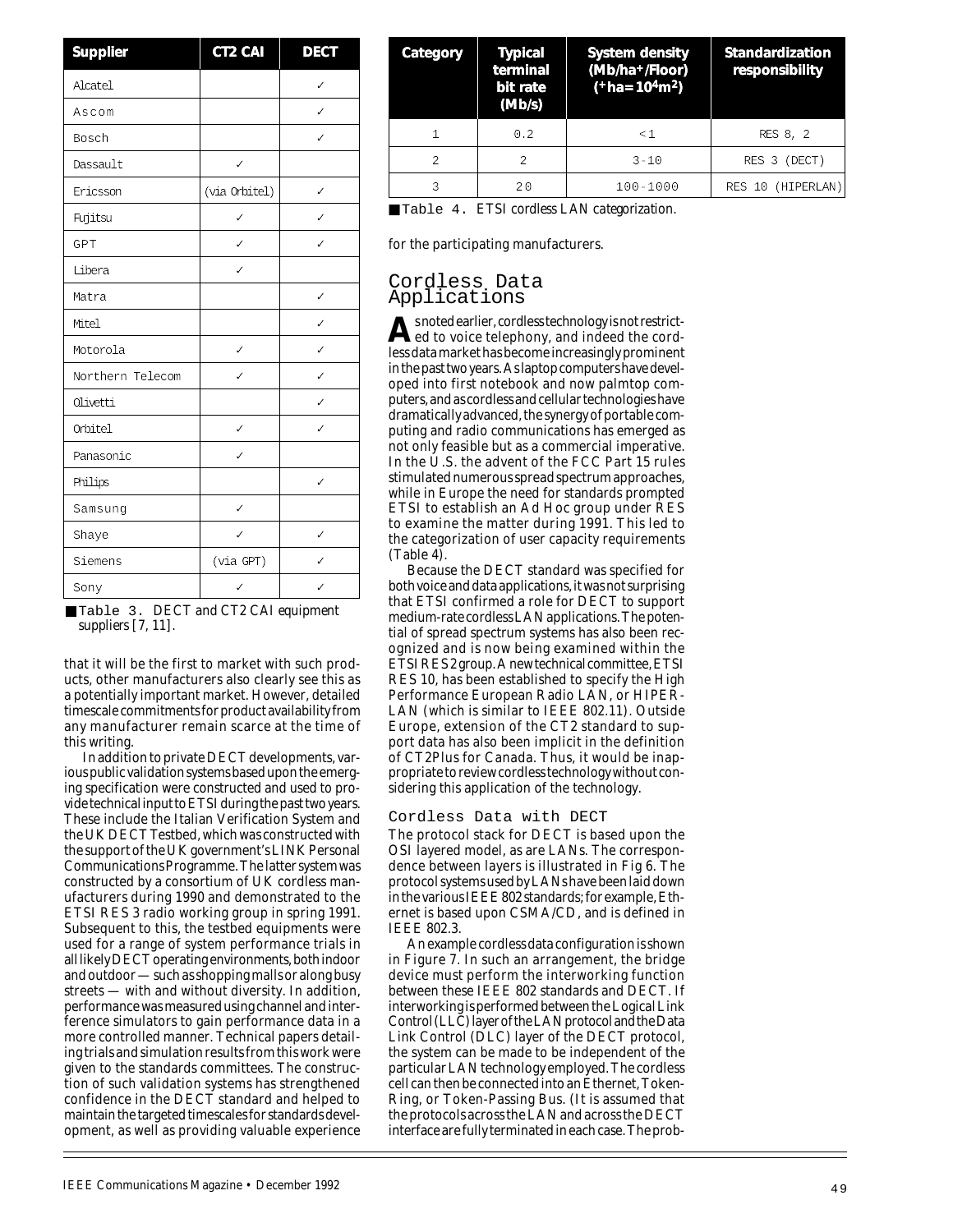



lems of converting data rates, formats, and protocols at the wire-to-radio interface make any kind of single end-to-end protocol impractical).

The bridge device examines the addresses of data packets and routes them appropriately. In general, most of the traffic on the conventional LAN will not find its way over the DECT radio interface. Only data packets for the cordless stations will be transmitted within the cell. This means that the bit rates offered by DECT do not result in a punitively low data throughput. Ethernet is based upon a fundamental bit rate of 10 Mb/s. However, a site-wide LAN backbone may well service the needs of hundreds of users. By comparison, a DECT radio cell inherently constitutes a small area and hence needs to carry only a small proportion of the total traffic.

The majority of traffic will be carried using connection-oriented procedures from the DECT standard — a DECT call is set-up and released for every packet transferred. A restricted amount of all-station information is also transferred using connectionless procedures. For example, information relating to the structure of the network can be broadcast to all stations using connectionless procedures.

Cordless stations automatically register their presence over-the-air when they arrive in a new radio cell. This means that a PC could be moved from one office to another without having to go through complicated reconfiguration procedures. All cordless stations synchronize their receiver scans to that of the bridge. This allows the use of fast set-up procedures, reducing the overhead at the start of each packet to just two frames [12].

For normal telephony applications, DECT uses duplex pairs of timeslots to achieve reciprocal data throughputs of 32 kb/s, as indicated in Fig. 2. In the LAN application, much higher instantaneous, unidirectional data rates are needed. This can be achieved by the use of multiple timeslots and the use of both the uplink and downlink slots (as they would be used for telephony) for transmission in the same direction, i.e. assymetric transmission.

Because the DECT standard allows considerable freedom in the choice of parameters for implementation of data services such as cordless LAN, a range of different system configurations and implementation options may be envisaged. Analytical and simulation work on such systems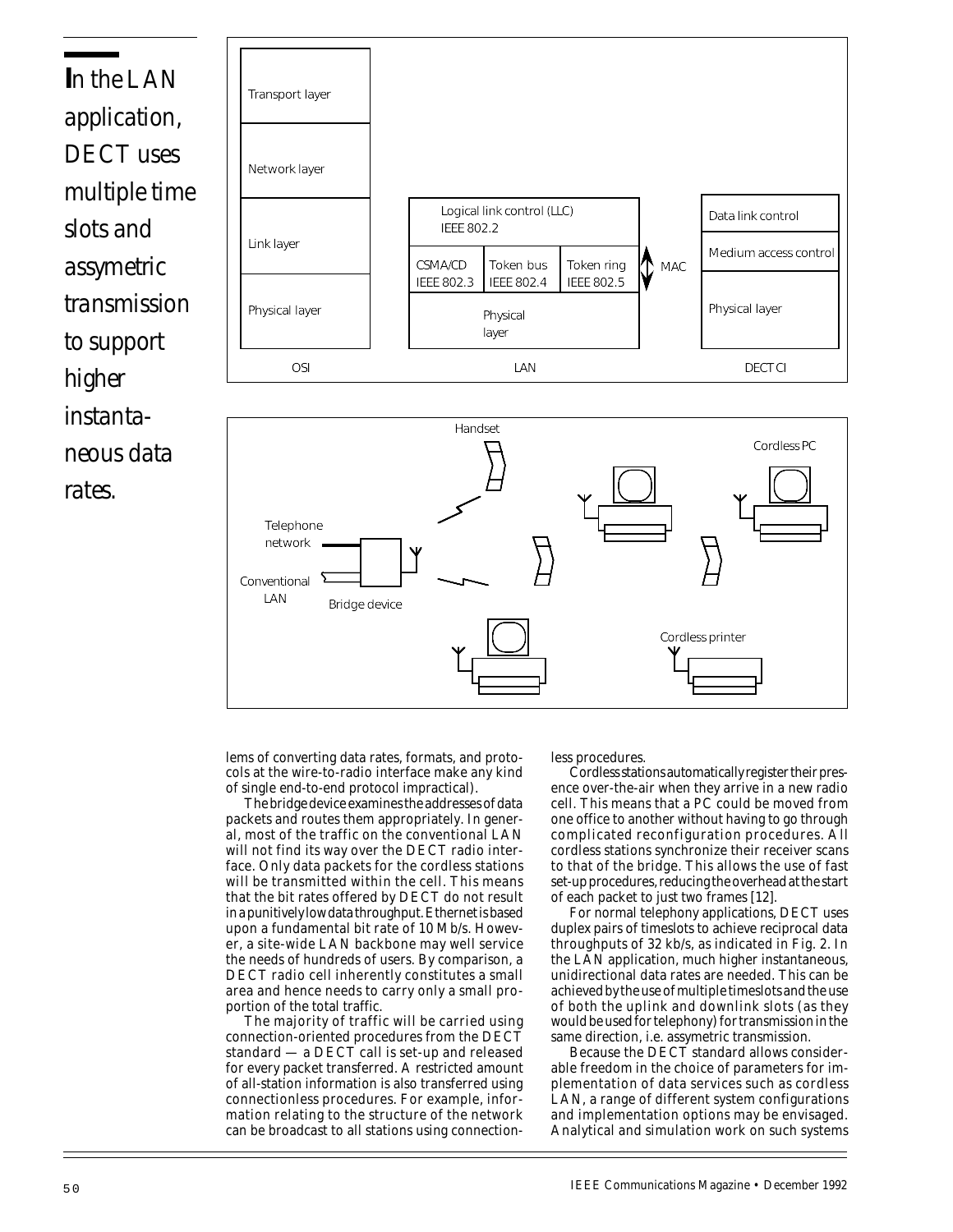has recently been reported in the literature, indicating user data rate performance up to a few hundred kilobytes per second [13]. Such simulations are particularly valuable in allowing the tradeoffs between user data rates and access latency to be quantified for different implementation approaches.

It is notable that the most publicized DECT product development to date has in fact not been for simple telephony applications but rather for data, as in Olivetti's cordless LAN [14]. A prototype of this product was demonstrated at the ITU Telecom exhibition in Geneva in October 1991; products were scheduled to be available this year.

### Cordless Data with CT2

By virtue of being originally conceived as supporting digitally encoded voice services, CT2 is also capable of supporting data services. With the initial emphasis in Europe on CT2 usage for Telepoint, the task of enhancement of the standard for data has occurred largely in Canada, where data standards have been included in the CT2Plus specification. Four different types of circuit-mode data-bearer services are specified over the 32-kb/s B channel in the specification: full-duplex asynchronous data services, full-duplex transparent (including synchronous) data services, packet data, and Group 3 facsimile.

Asynchronous data services allow communication with wired computer facilities at asynchronous rates of 300, 1200, 2400, 4800, 9600, 14400 or 19200 b/s and employ a combination of automatic repeat request (ARQ) and forward error correction (FEC). Flow control is employed to moderate the user terminal or host computer data rate under conditions of radio path degradation.

Transparent data bearer services offer the user unrestricted access to the 32-kb/s B channel or to lower rate channels, with rates synchronous and user-selectable, thereby enabling the support of data services not otherwise explicitly supported by the specification. The transparent service provides FEC (except at 32 kb/s), but not ARQ.

The packet data service enables the use of X.25- or ISDN-based packet equipment. Further, a point-to-multipoint packet mode data bearer service can also be implemented, with the cordless base station acting as a hub of a star configuration for applications involving sporadic data or low average traffic per user. An enhanced reservation ALOHA scheme is used to arbitrate access in this latter case.

The Group 3 facsimile capability enables the operation of standard facsimile machines via cordless links over either a packet-switched connection or a public or private packet data network that supports facsimile packet assembly/ disassembly.

### Integration of Voice and Data

At first sight, the achievable bit rate across the radio interface would appear to be a major limitation of using existing cordless standards for implementing LAN or other data functions. However, because this interface is used only for transmitting data for stations within a single radio cell, this is not as serious a problem as it might first seem. Existing cordless standards hold considerable promise for applications such as electronic mail, the transfer of small to medium size files, and terminal concentrators. Nevertheless, there are applications for which such systems would clearly be unsuitable, such as for connecting high-speed graphics servers or for providing site-wide LAN backbones.

Because a great deal of effort has been dedicated in Europe to develop cordless telephone equipment, the radio designs required for cordless data and LAN equipment are already available. Further, the technology allows integration of PABXs and LAN systems, with the bridge device and cordless base station being integrated into the same physical equipment.

Although a strong latent demand for cordless data applications apparently exists, the pace of integration of such services with the wireless PABX remains uncertain, as the market is still at an early stage. The likely development of the integrated cordless voice and data market is clearly related to demand for wired integrated services. While to date this latter market has not met early expectations, demand will emerge in due course — the lack of widespread availability of network and equipment capabilities and of value added services have been interrelated factors, all of which are now progressing across Europe. Various initiatives, both national and pan-European, are expected to stimulate these markets over the coming decade.

## Beyond Today's Cordless Access: UMTS and FPLMTS

The migration of microcellular cordless techniques for wider area systems has already begun. The original PCN initiative in the UK and the subsequent initiatives in Europe and North America have all served to hasten technical progress in personal communications, not only at the radio level but also at both network and service levels.

Looking beyond today's second-generation digital cordless and cellular systems, extensive research is underway to define the elements and architecture of third-generation systems — ETSI's Universal Mobile Telecommunications System (UMTS), and the Future Public Land Mobile Telecommunications Systems (FPLMTS), now under development by CCIR, with assistance from CCITT. The degree of standards commonality between these initiatives remains to be seen — while political and commercial sensitivities could militate for or against common standards, it is encouraging to see the high level of common participation across the relevant standards bodies and the statements of intent to seek collaboration and cooperation.

Universal Personal Telecommunications, UPT, which is being specified by CCITT and ETSI, will be an important precursor to UMTS/FPLMTS. It has the potential to implement personal numbering (as opposed to location-dependant numbering) in advance of third generation systems. This is likely to be an important aspect of market education. The availability of UPT will further the development of a true consumer marketplace for the advanced personal telecommunications products over the next decade.

Several new UMTS research projects began at the start of 1992 with the support of the European Commission under the RACE 2 program. The projects address network, service, and radio **T***he original PCN initiative in the UK and the subsequent initiatives in Europe and North America have all served to hasten technical progress in personal communications.*

*7Further details on thirdgeneration systems and the UMTS work of the RACE program are given in the article by Stanley Chia of British Telecom elsewhere in this issue.*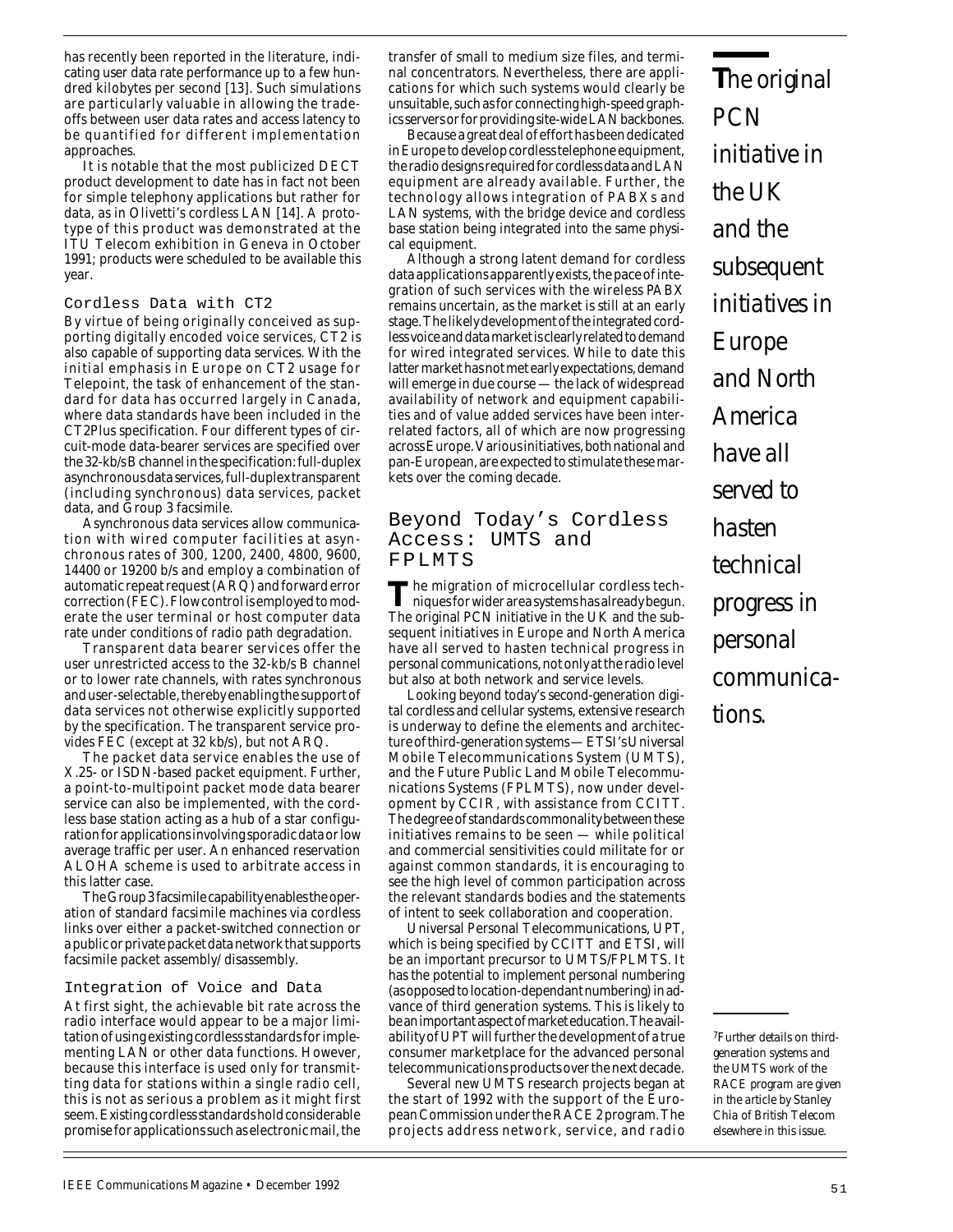

access issues. With support from the major manufacturers, operators, and administrations across Europe, these projects will feed results into both the ETSI and CCIR work.7

## Cordless and PCN/PCS

**How will be the role of cordless technology in PCS**<br>develop in the coming years? In answering this question it is important to bear in mind that personal communications services are supported by networks — PCN, cellular, fixed, and so on. Cordless-access technology offers low-cost portable handsets, data terminals, and base stations that can be configured and managed to access services via such networks. As the demand for mobility continues to increase, cordless-access technology will have a role in many different scenarios and applications, limited perhaps more by regulatory factors than technical ones.

In personal communications services, low terminal and infrastructure costs are a factor in providing low-priced services and hence volume penetration. In this respect, cordless access systems appear inherently cheaper than the initial European PCN offering, DCS1800, and lack the complexities of equalization and frequency planning — even considering relative-volume economies and learningcurve factors.

The reduced area coverage capability of Telepoint public access clearly limits the level of service, but to one that is quite adequate for many consumers. Indeed, in limited high user density areas, full area Telepoint coverage using multiple cheap base stations has been proven practicable. The commercial moves to incorporate, at the minimum, paging and subsequently two-way calling features are pushing the Telepoint capabilities increasingly upmarket, although the technology costs remain acceptably low.

In practice however, Telepoint will not compete head on with DCS1800 or cellular, because the infrastructure costs for comparative wide area coverage would be prohibitive. Although PCN will provide a higher service level for professional users who are prepared to pay for such services, Telepoint appears to be ready to provide the first truly consumer mobile communications

offering. In this respect, it will play a key role in many countries in familiarizing the consumer marketplace with the practical concepts of telephony on the move, and indeed stimulating the market for other personal communications services.

In business environments it is possible in principle to integrate or at least interface the mobility management of private and public systems, and in a similar way to make use of existing links between corporate and cellular networks. How such a potential integration/interfacing might develop remains to be seen, and may differ between countries. The potential for integrating in-building WPABX services with public access Telepoint or even PCN, however, could provide interesting new commercial opportunities.

## Conclusion

**E**uropean consumers have yet to appreciate the potential of personal communications. Still, in 1992, mobile telephony is for the vast majority of Europeans a business tool rather than a consumer product. Although the market is indeed moving toward a mass-market, this transition is still at an early stage. Early market experience reinforces the importance of education — for example, people need to get used to the idea of communicating while on the move, before the desirability of a single pocketphone that can be used in all locations becomes a significant consideration. Telepoint will play a part in this process.

While the elegant concept of three symbiotic application markets — allowing the use of a single cordless handset in domestic, business, and public environments — is intuitively attractive, it may be equally illusory and in reality a long-term scenario.Initial Telepoint market success in Asia could be interpreted as casting some doubt on the model; perhaps it should be treated as a guide, not a rule.

Market forecasts for cordless phones in European markets continue to be bullish, as shown in Fig. 8. Such predictions indicate market success for both the CT2 and DECT standards, and this may be why most manufacturers continue to support both standards. It is quite possible that as the market matures and demand for integrated voice and high rate ISDN services develops, the balance between DECT and CT2 will change. National, geographic, and cultural preferences will also affect market acceptance. Many people perceive DECT and CT2 as addressing different market sectors, goals, and timeframes, but at present it appears that both standards have the potential to succeed. Given that the GSM digital cellular standard is now being adopted in so many countries worldwide, one may anticipate similar success for these established European cordless technologies.

The emerging personal communications industry in Europe has learned some hard lessons as it has pioneered PCN and Telepoint concepts, technology, and services in recent years. It is now set, however, to reap some of the rewards. Standards are firm, prototype networks have been tested, commercial systems are being installed and operated worldwide, and digital WPABX products are now available. User and operator experience with these systems over the next few years, during the